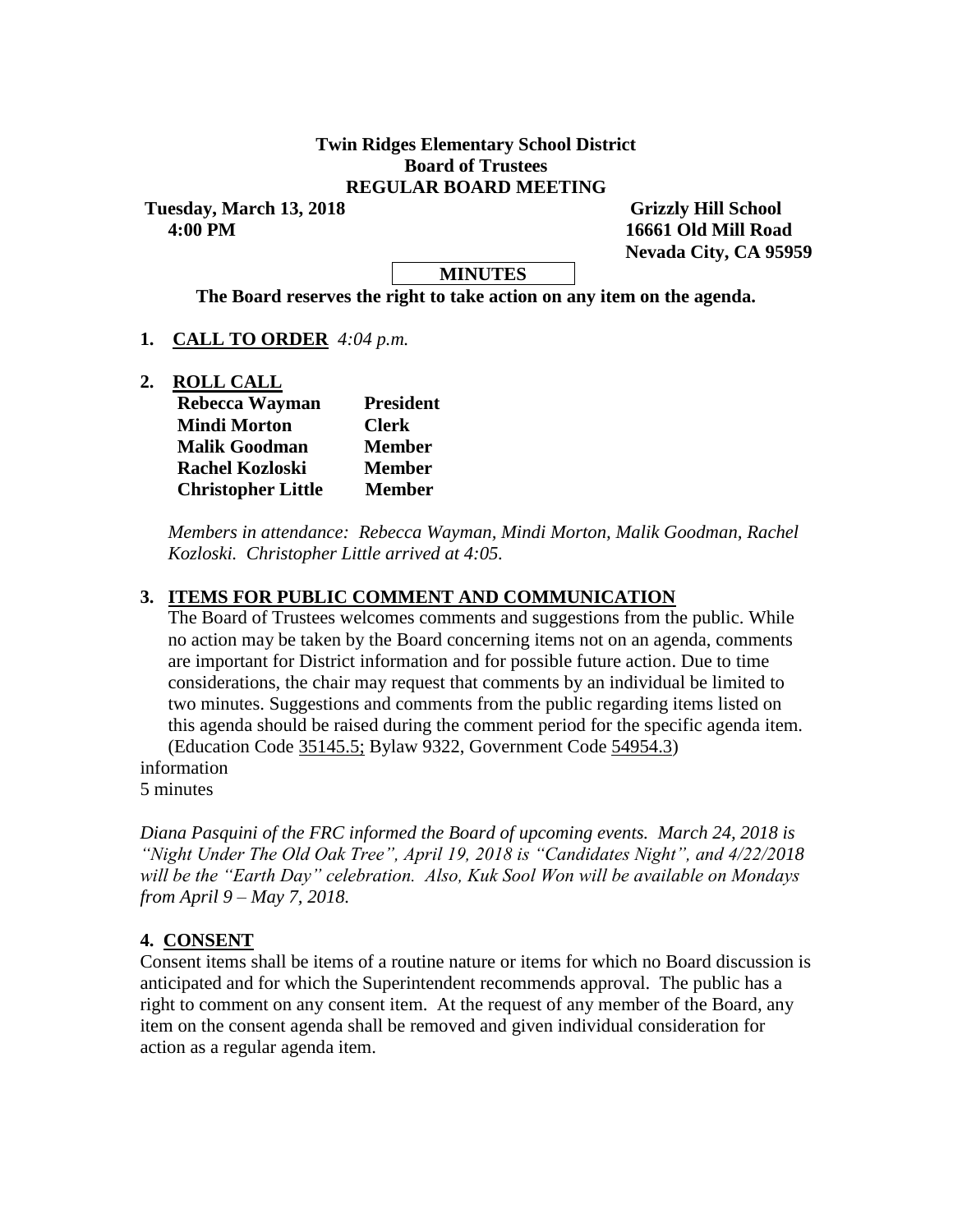*Rebecca Wayman moved and Christopher Little seconded to approve the Consent items as presented. 5-0*

### **4.1 THE BOARD WILL APPROVE THE MARCH 13, 2018 AGENDA**

(goldenrod backup)

### **4.2 THE BOARD WILL APPROVE THE FEBRUARY 13, 2018 MINUTES**

(gray backup)

## **4.3 APPROVE WARRANTS**

**4.4 CONSOLIDATED APPLICATION**

(green backup)

(yellow backup)

### **4.5 2017-2018 INDEPENDENT AUDITOR SELECTION**

(white backup)

# **5. INVESTMENT REPORT UPDATE: OWENS ESTATE & STRATEGY GROUP**

10 minutes information

*Mary Owens and Peter Ketchand provided information and explanations to the Board.*

## **6. TEACHERS REPORT**

information 5 minutes

*Cheri Smith reported that the teachers are getting ready for report cards and parent/teacher conferences and have done a lot of testing.*

|  |  | a. Washington School Enrollment |  |
|--|--|---------------------------------|--|
|  |  |                                 |  |

| Grade           | $-$<br>A |   |  |   |  | m.<br>`otal |
|-----------------|----------|---|--|---|--|-------------|
| <b>Students</b> |          | ◡ |  | - |  |             |

b. Grizzly Hill School Enrollment

| Grade           | TK/K/ | $\overline{\phantom{a}}$ |  |  |  | m<br>`otal |
|-----------------|-------|--------------------------|--|--|--|------------|
| <b>Students</b> | /8/1  | ∼                        |  |  |  | ບຸ         |

### **7. RESOLUTION NO.18-09 : ELIMINATION OF CERTAIN CERTIFICATED STAFF FOR THE ENSUING 2018-2019 SCHOOL YEAR**

Reduction in force of Certificated staff

action

3 minutes (white backup)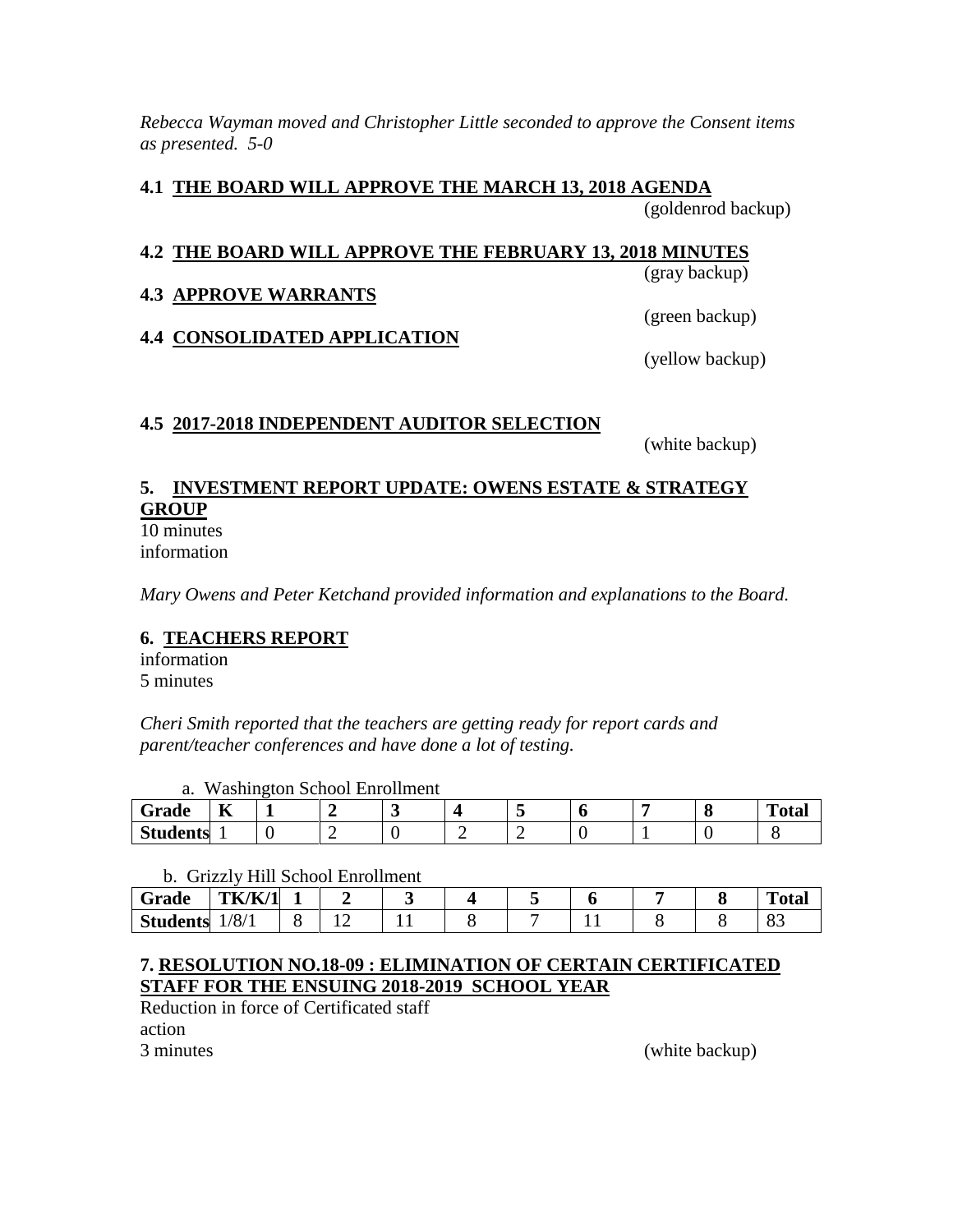*Mindi Morton moved and Christopher Little seconded to approve Resolution No. 18-09: Elimination of certain certificated staff for the ensuing 2018-2019 school year. Roll call-Ayes:5, Nays:-0-, Absent:-0-, Abstained: -0-*

### **8. ASES**

After school program grant application 3 minutes Information

*James Berardi provided information. The grant is submitted. The FRC (Diana Pasquini) did a lot of work but the numbers indicated that it would not be feasible to operate it out of Oak Tree and that Washington is out of the loop.*

*Rachel Kozloski stated that her belief is that for the future of the district it is important that we implement an after school program.*

### **9. COMPREHENSIVE SAFETY PLAN**

5 minutes (white backup)

action

*James Berardi provided an explanation and would like to move forward on having intruder drills. Christopher Little moved and Malik Goodman seconded to approve the Comprehensive Safety Plan as presented. 5-0*

### **10. SURPLUS WELL PIPE**

1 minute action

*Christopher Little moved and Rachel Kozloski seconded to approve the surplus of the well pipe. 5-0*

### **11. PUBLIC COMMENT**

At this time, we open the meeting for any public comments regarding the following Closed Session item.

## **12. ADJOURN TO CLOSED SESSION** *5:35 p.m.*

### **13. CLOSED SESSION**

For closed session discussions concerning labor negotiations discussed pursuant to Government Code 54957.6

## **14. RECONVENE FROM CLOSED SESSION** *6:32 p.m.*

*Nothing to report out.*

### **15. PUBLIC COMMENT**

At this time, we open the meeting for any public comments regarding the following Closed Session item.